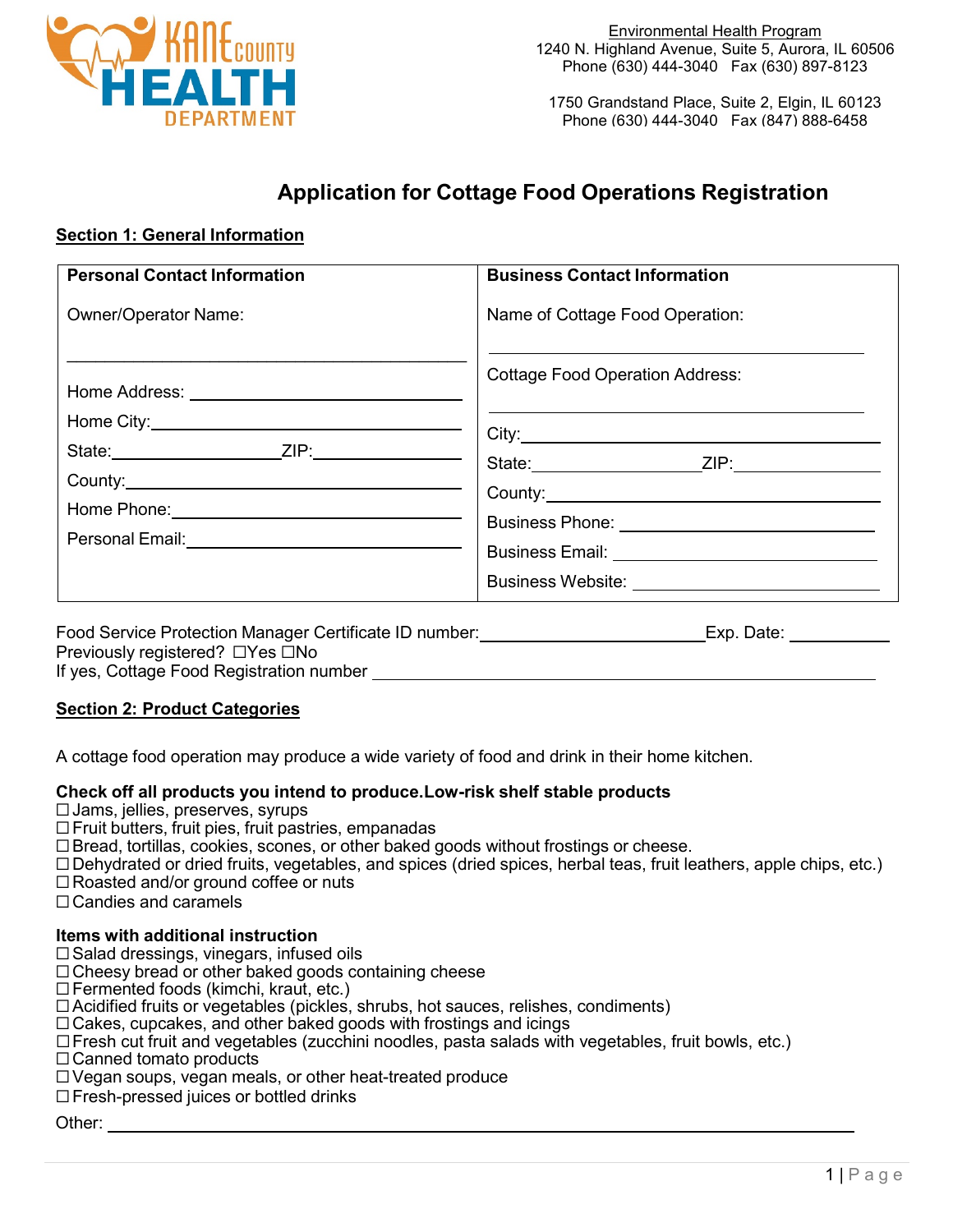# **Section 3: Sales Avenues**

Food and drink produced by a cottage food operation shall be sold directly to consumers for their own consumption and not for resale. Sales to retail stores, such as restaurants, grocery stores, or bakeries; to third party distributors for resale;or to third party distributors that deliver products on your behalf are prohibited. Sales of cottage foods are limited to within the state of Illinois. A cottage food operation may sell products outside of the municipality or county where the cottage food operation is located. A copy of your certificate of registration must be available upon request by IDPH and any local health department.

| Indicate how you will sell your products. Check all that apply. |                                                           |  |
|-----------------------------------------------------------------|-----------------------------------------------------------|--|
| $\Box$ Pick-up from my home or farm (Note: cottage              | $\Box$ Online sales                                       |  |
| food businesses selling from their home may be                  |                                                           |  |
| prohibited from some sales activities at home by                | $\Box$ Delivery directly to customer                      |  |
| local laws that apply to all cottage food                       |                                                           |  |
| operations. Check with your unit of local                       | $\Box$ Farmers market/fairs/festivals/pop up stand/public |  |
| government about requirements on parking,                       | event                                                     |  |
| signage, customer counts, etc.).                                |                                                           |  |
|                                                                 | $\Box$ Shipping (Each cottage food product that is        |  |
| $\Box$ On-farm store                                            | shipped must be sealed in a manner that reveals           |  |
|                                                                 | tampering, including, but not limited to, a sticker or    |  |
| $\Box$ Delivery to or pick-up from a third-party private        | pop top. Cottagefoods may not be shipped across           |  |
| property with consent of the property holder (i.e.,             | state lines.)                                             |  |
| drop-off/pick-up location/pop-up stand).                        |                                                           |  |
|                                                                 | $\Box$ Other:                                             |  |

If you selected "Shipping" from above, describe how you will seal your product in a manner that reveals tampering:

# **Section 4: Signage**

At the point of sale, notice must be provided in a prominent location that states the following: **"This product was produced in a home kitchen not inspected by a health department that may also process common food allergens. If you have safety concerns, contact your local health department."** At a physical display, notice shall be a placard.

Online: notice shall be a message on the cottage food operation's online sales interface at the point of sale.

# **Indicate the ways in which you will notify customers at point of sale:**

 $\Box$  Prominent placard at my booth/stall (8in x 10in minimum).

- $\square$  Signage placed prominently at the pick-up location at my home/farm (8in x 10in minimum).
- $\Box$  Language placed prominently at the point of sale on my website or sales platform.

□ Other: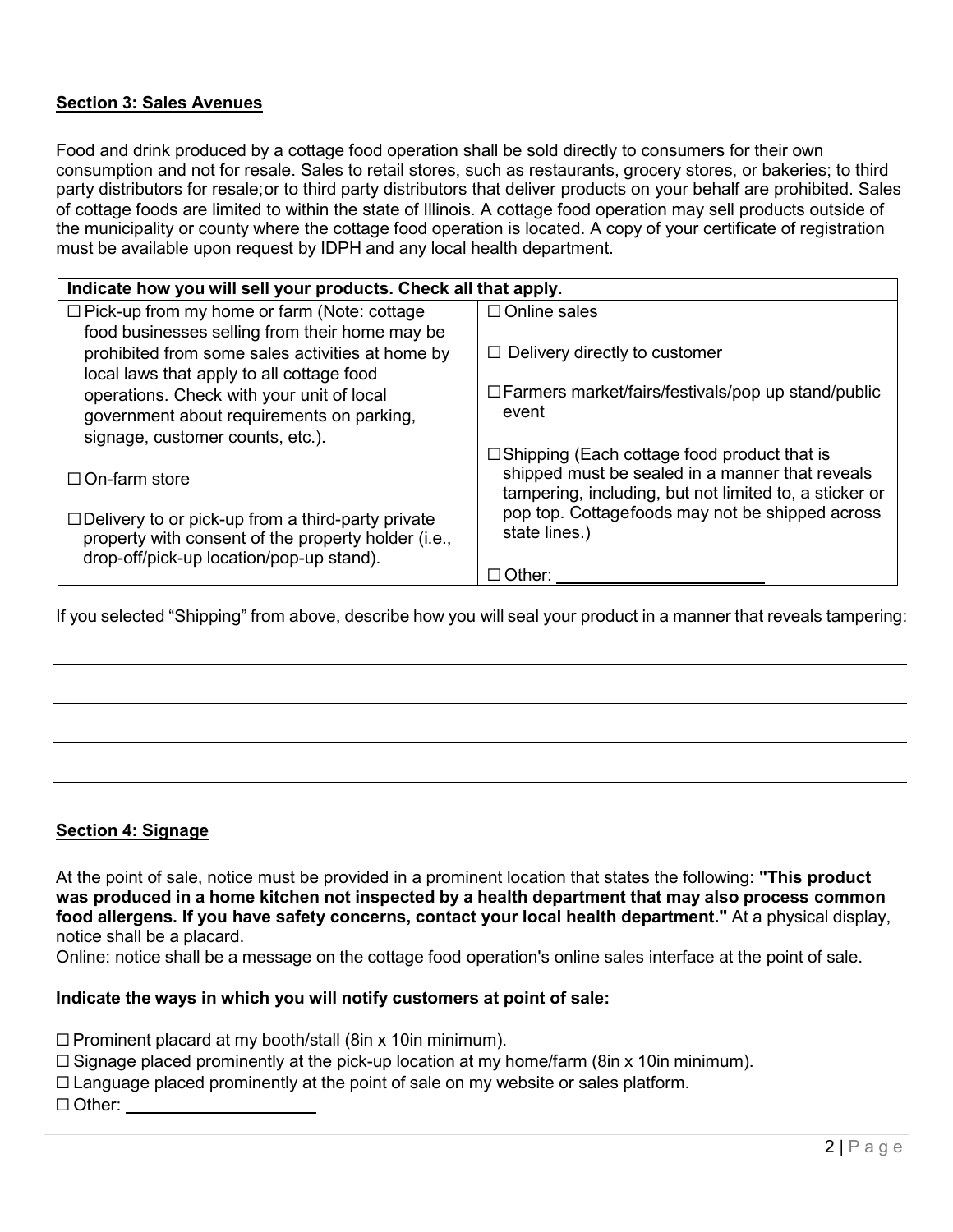# **Section 5: Labeling**

All cottage food products must be pre-packaged in the home kitchen. The food packaging must conform to the labelingrequirements of the Illinois Food, Drug, and Cosmetic Act, and must contain the following phrase in prominent lettering:"**This product was produced in a home kitchen not inspected by a health department that may also process common food allergens. If you have safety concerns, contact your local health department.**"

### **Special Labeling Opportunity for Local Ingredients**

Are you using any ingredients grown or raised on an Illinois farm and purchased directly from the farmer? If so, you are entitled and encouraged to use the following terminology on your label**: Illinois Grown, Illinois-Sourced, Illinois FarmProduct**

### **Request for a labeling exemption**

Cottage food operators may request an exemption from product packaging for foods that are not easily packaged (i.e., wedding cakes), for foods that are more suited to bulk containers or display cases (i.e., donuts or scones), or for other reasons. If the exemption is granted, the cottage food producer must include all labeling requirements on a receipt or similar document that is delivered to that consumer with the product, and the cottage food warning sign must still be present at point of sale. The local health department has the authority to accept or deny the exemption request.

⬜Request for product packaging exemption

List the products for which you are requesting an exemption and provide a rationale:

#### **Section 6: Employees**

Employees are allowed under cottage food law. All persons that prepare or package food must have their Certified FoodProtection Manager (CFPM) Certificate. The CFPM is not required for employees that handle sales, marketing, administration, or other facets of the business.

#### **List the persons that prepare or package food:**

| Name: | CFPM number: | Exp. Date: |
|-------|--------------|------------|
| Name: | CFPM number: | Exp. Date: |
| Name: | CFPM number: | Exp. Date: |

#### **Section 7: Checklist of Required Information**

□A copy of a valid Food Service Protection Manager Certificate.